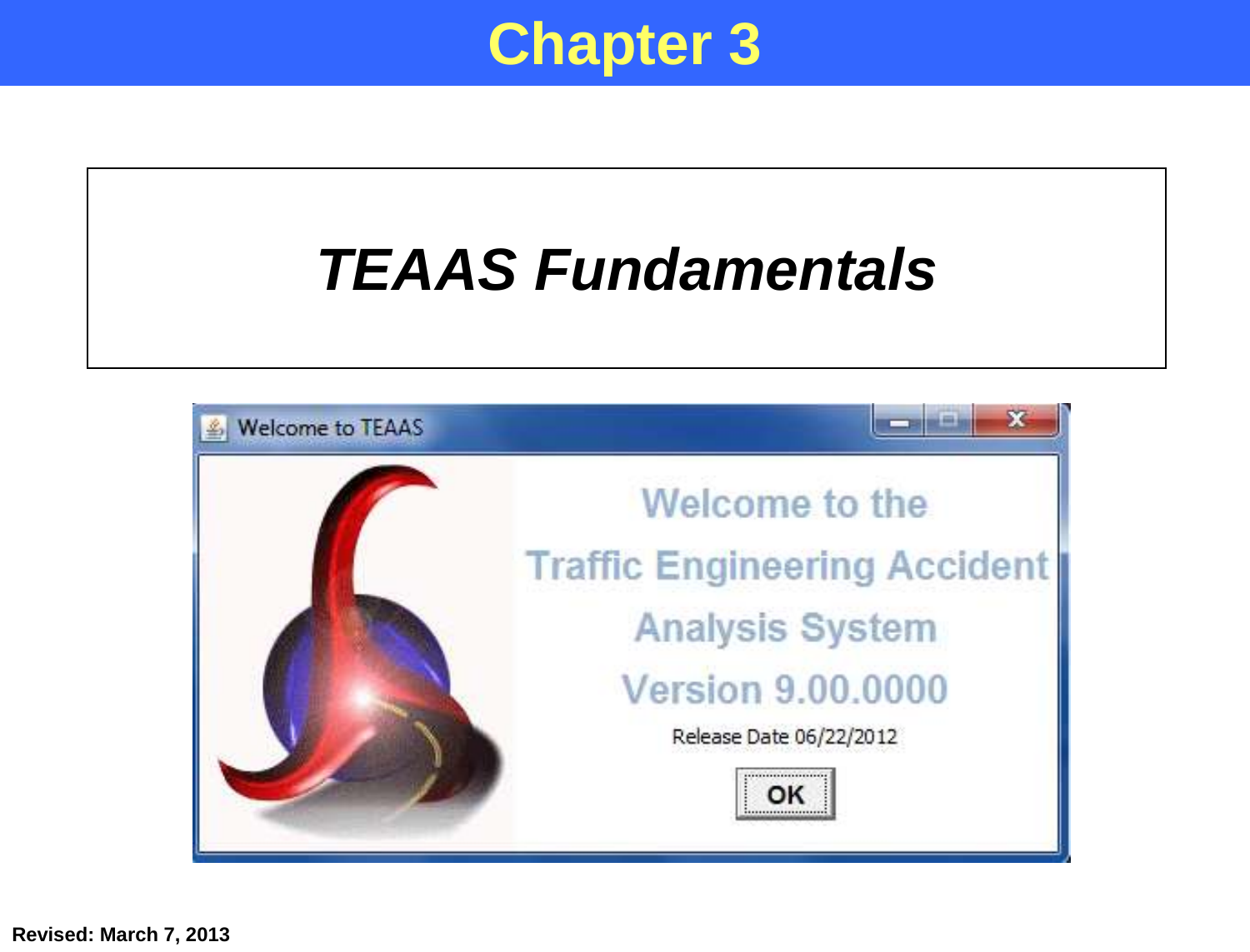

- Acronym for the "Traffic Engineering Accident Analysis System"
- Used by traffic engineering personnel and other agencies to perform crash analyses, review legal ordinances, etc.
- Database contains crash, roadway, mileposting, crash code, ordinance, and user information
- Information is mostly crash level (contact the NCDOT Traffic Safety Unit if you need unit level or person level information)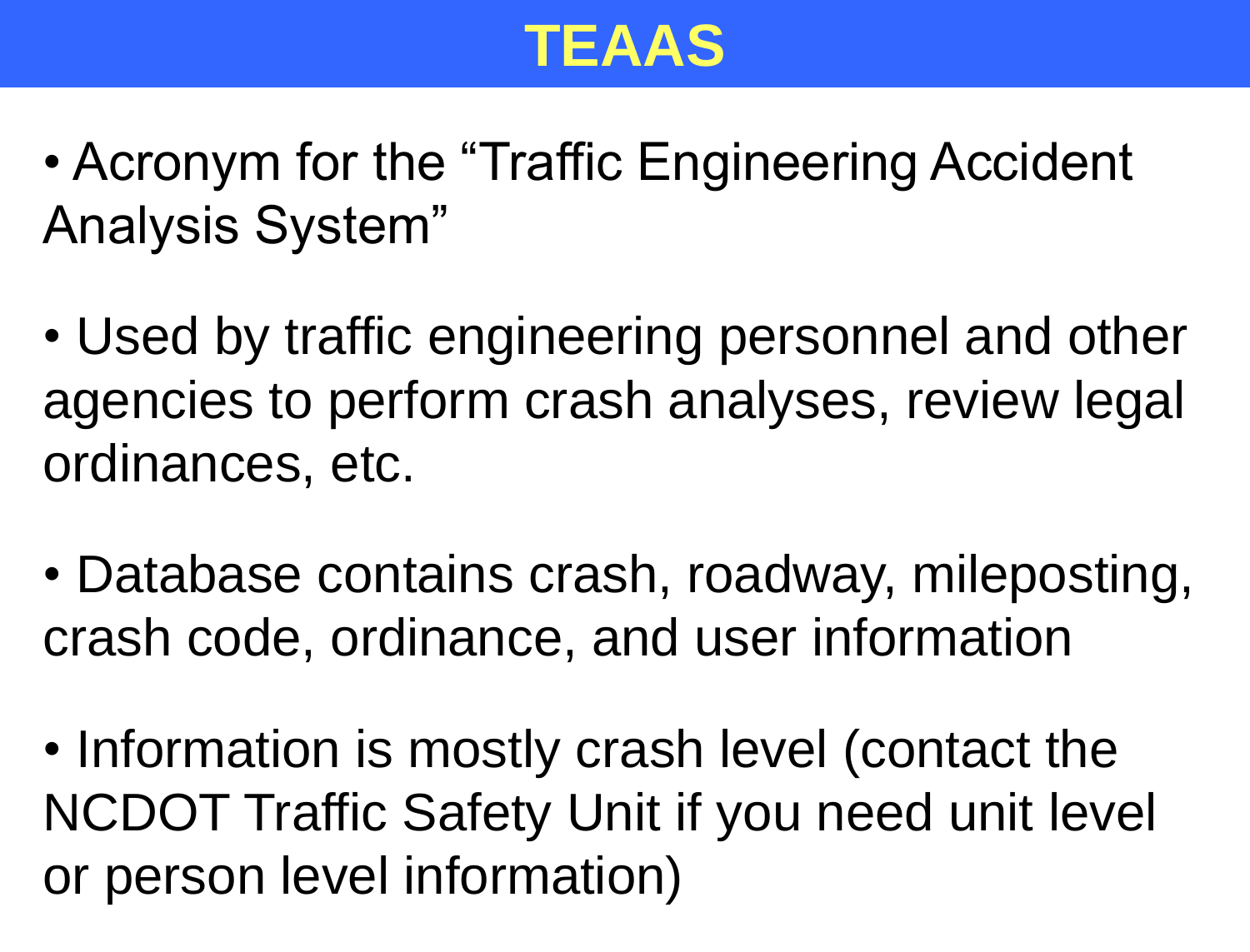### **Database Structure and Data Flow**

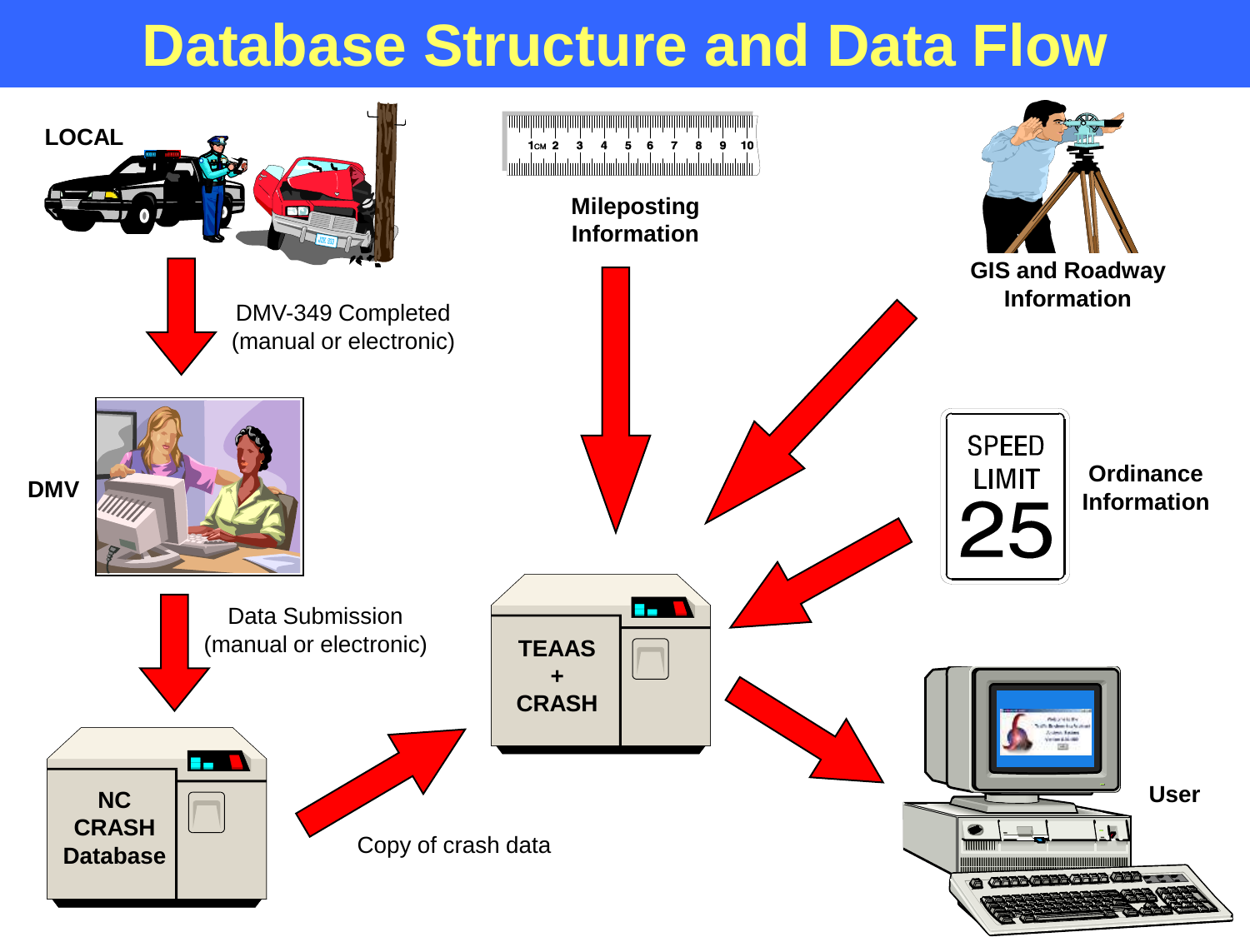#### **CRASH Database Structure**

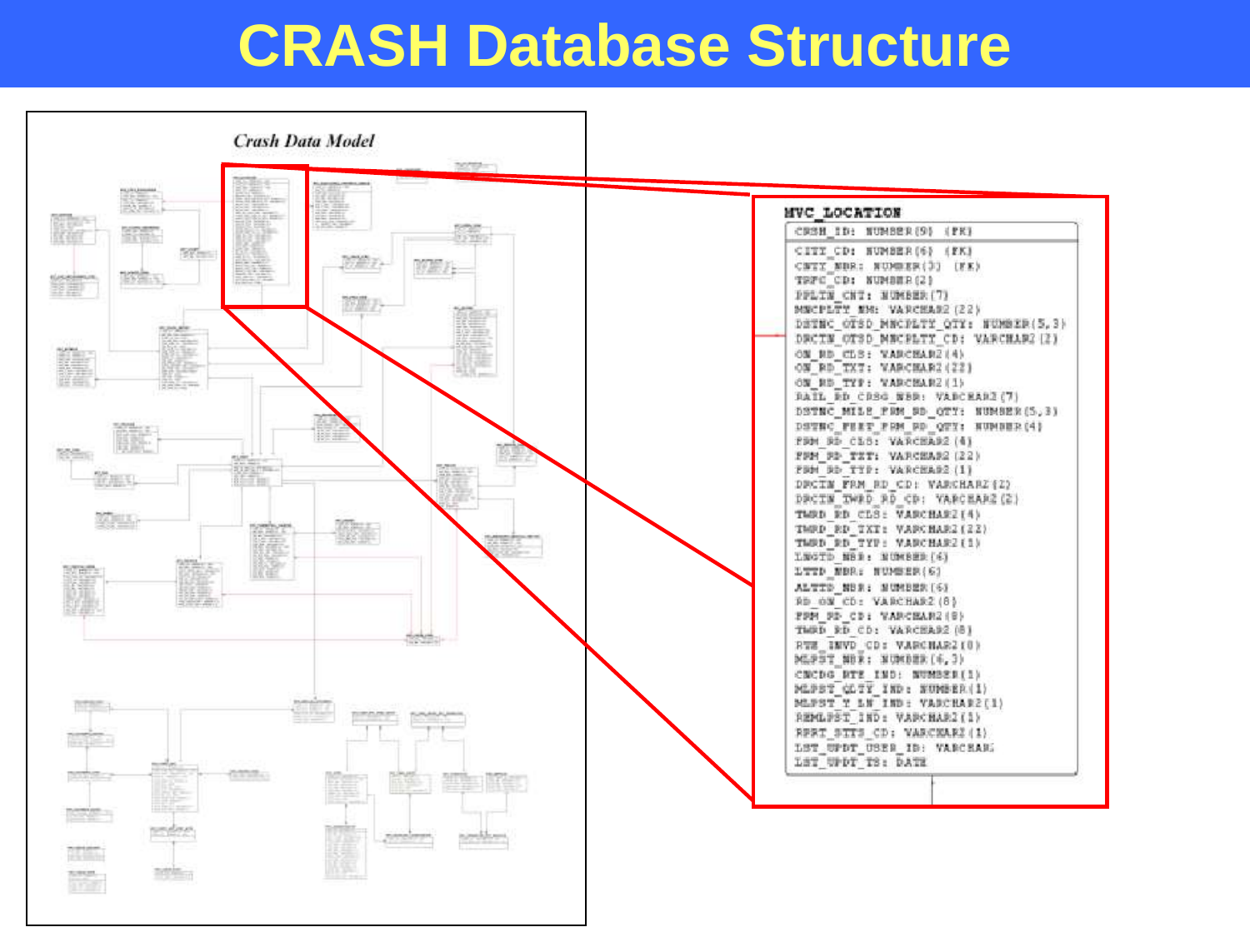#### **TEAAS Database Structure**

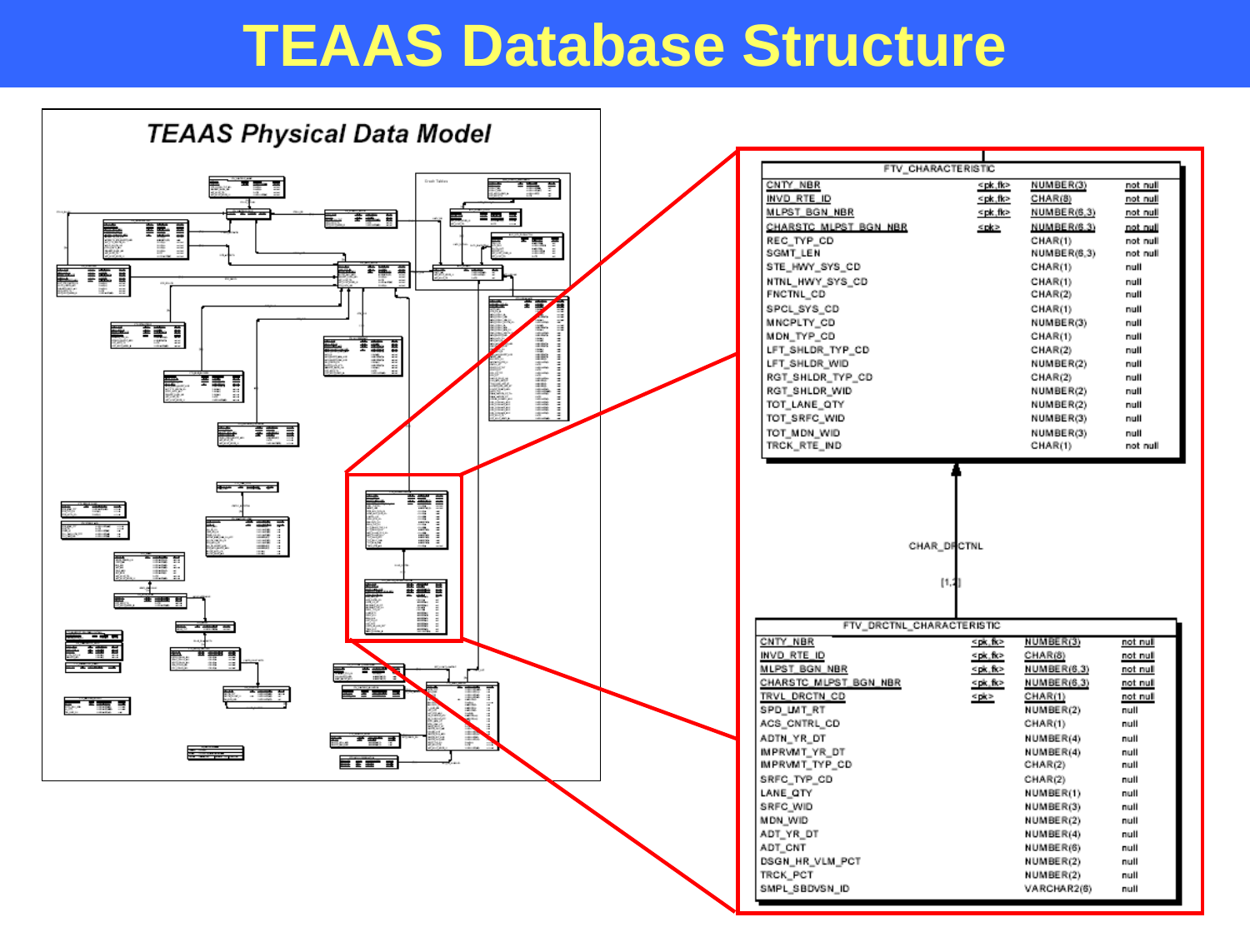## **Downloading TEAAS**



The Traffic Engineering Accident Analysis System (TEAAS) is a multi-tier, client-server based system designed and implemented according to the North Carolina Statewide **Technical Architecture, TEAAS is written in** Java to ensure multi-platform compatibility, and uses CORBA compliant middleware to facilitate inter object communications. **TEAAS is a tool used by North Carolina's Traffic Engineers to Analyze Accidents that** occur on the state's roads. This information is used to help make North Carolina's roads as safe as they can be.

#### https://dmvcrashweb.dot.state.nc.us/TEAAS/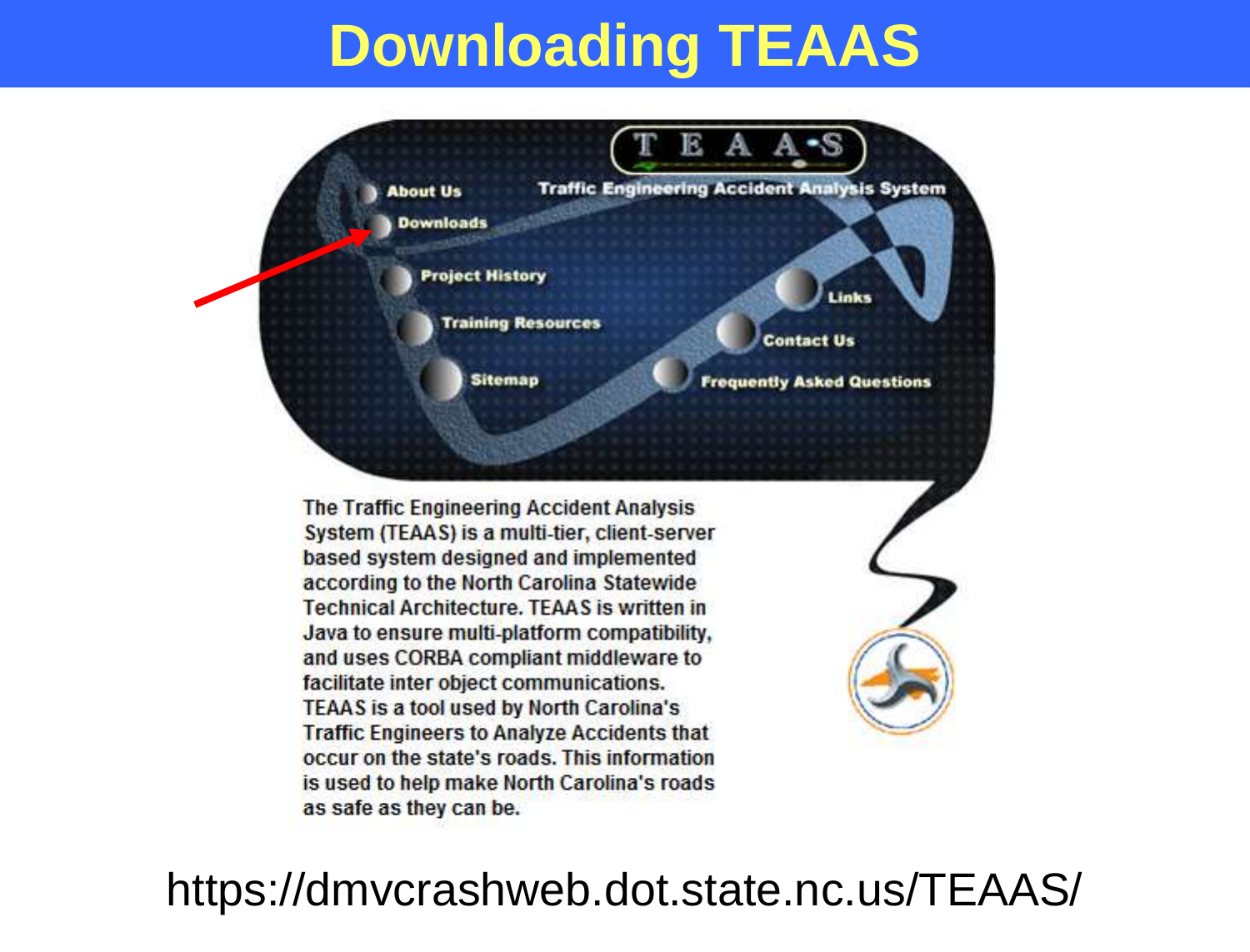## **Downloading TEAAS (cont.)**



#### **MINIMUM SYSTEM REQUIREMENTS**

- . Windows XP SP3 or Windows 7, 80Mb available disk space on the C:\ drive, and 2Gb RAM. Detailed TEAAS Client Minimum PC Requirements can be obtained from PC Requirements Document.
- . Java Version 6 Update 16 Minimum, Java Version 6 Update 31 Recommended

#### Step 1

- . If you have a previous version (prior to 9.00.0000) of TEAAS Client installed on your PC, it should be removed.
	- **Login as an administrator**
	- . Remove TEAAS from the install directory by right clicking on the TEAAS folder and selecting delete. The TEAAS folder is under **C:\Program Flies\NCDOT**
	- o If there is a TEAAS icon on the desktop and/or Start->All Programs->NCDOT delete them

#### STEP<sub>2</sub>

. Click the Install TEAAS Client to install the TEAAS Client.

Install TEAAS Client

- . The install process will create a Desktop Icon and a Menu Icon.
- . If you run into problems with the installaton, consult the TEAAS Client Installation document. View the document here.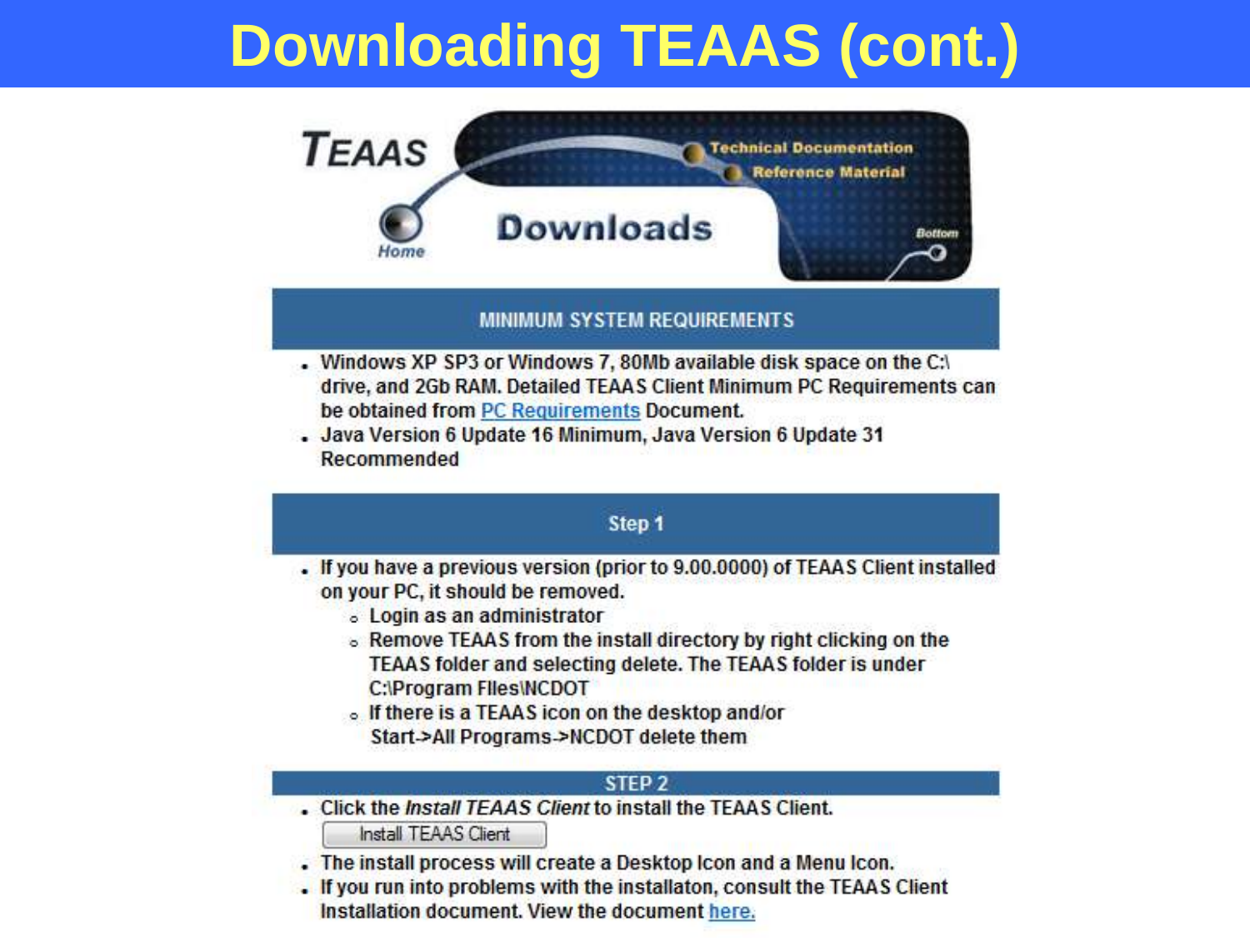# **Logging on to TEAAS**

• Double-click the TEAAS icon to launch the TEAAS application and the "splash screen" will appear:



• Next click on the "OK" button to open the logon screen



- Then enter your TEAAS User ID and password
- Contact the TEAAS administrator if assistance is needed
- Three consecutive unsuccessful logon attempts will cause the TEAAS application to automatically close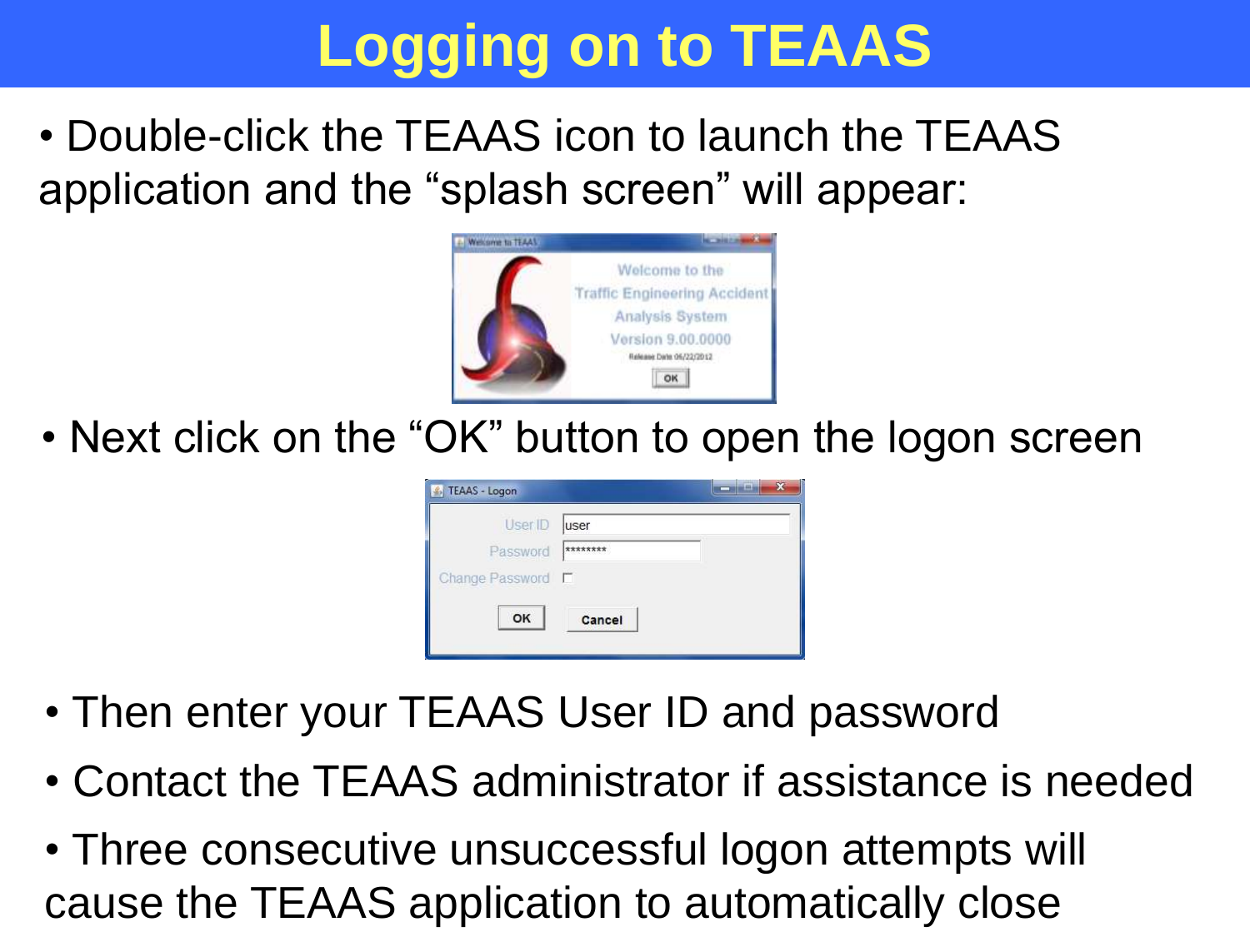## **Changing The TEAAS Password**

• Double-click the TEAAS icon to launch the TEAAS application and the "splash screen" will appear:



• Next click on the "OK" button to open the logon screen



- Then enter your TEAAS User ID and password
- Check the "Change Password" field
- The system will prompt you for a new password (and ask you to confirm it)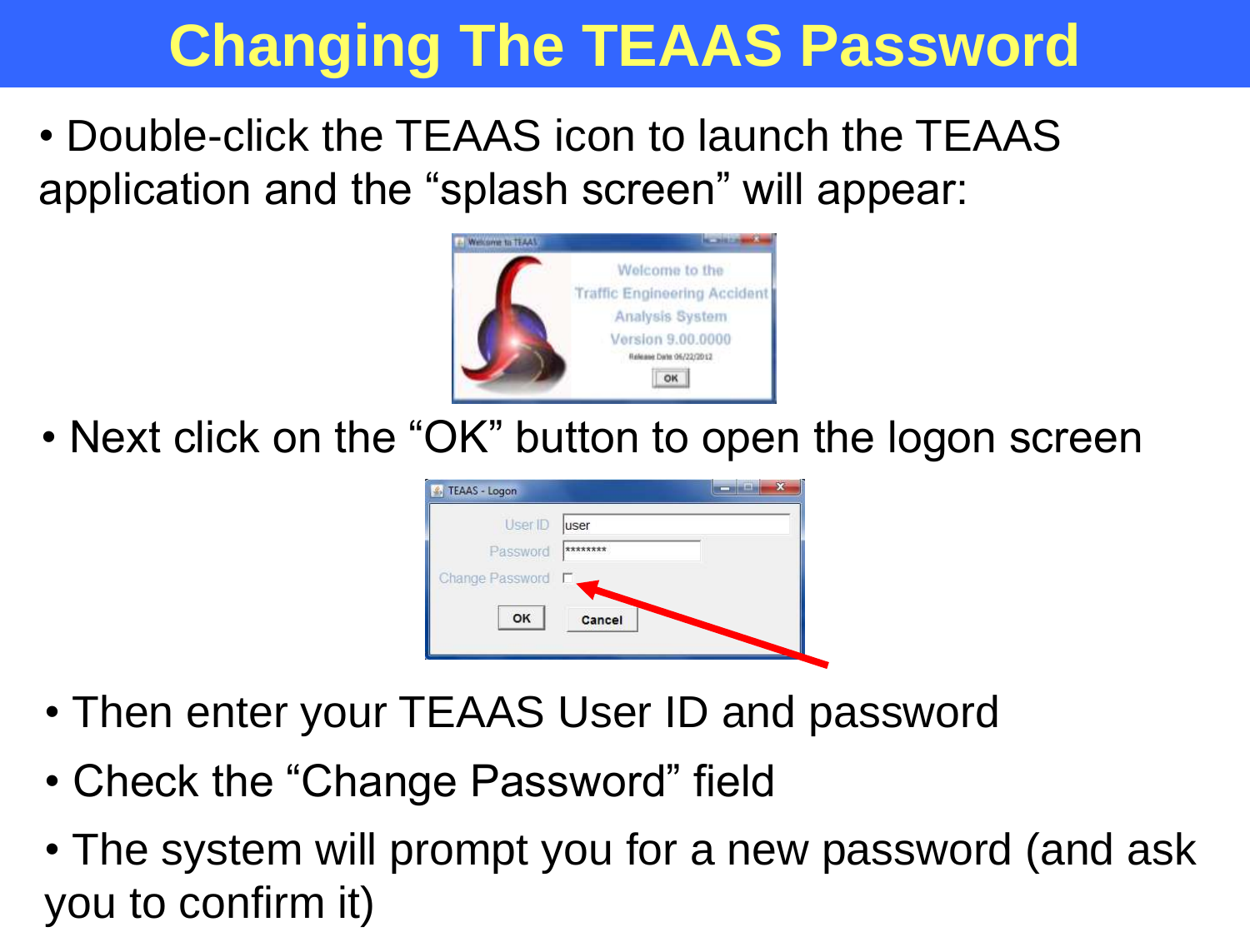### **Application Browser**

- Control center for TEAAS
- All major functions are shown on the vertical menu bar on the left side of the screen
- After selecting a major function icon, select sub-functions from the list box on the right

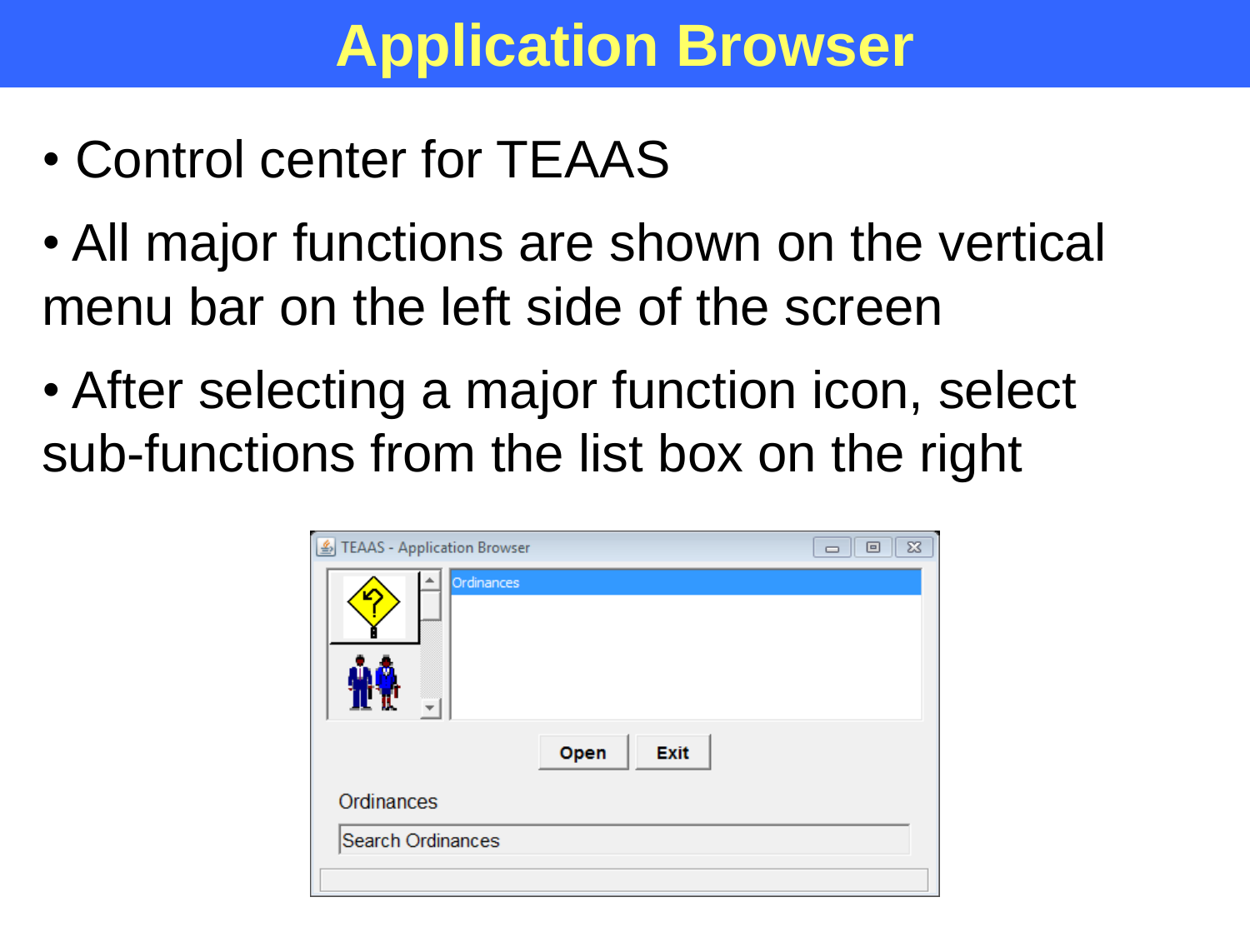## **Application Browser Functions**

#### **Function Name Sub-Functions**





Roadway Features

Users **Contains Contains Contains Contains Contains Contains Contains Contains Contains Contains Contains Conta** 

•Intersections •Mile Markers

- •Boundaries
- •Railroad Crossing
- •Structures
- 



Feature Names and Secondary Routes

•Street and Features Name •Secondary Routes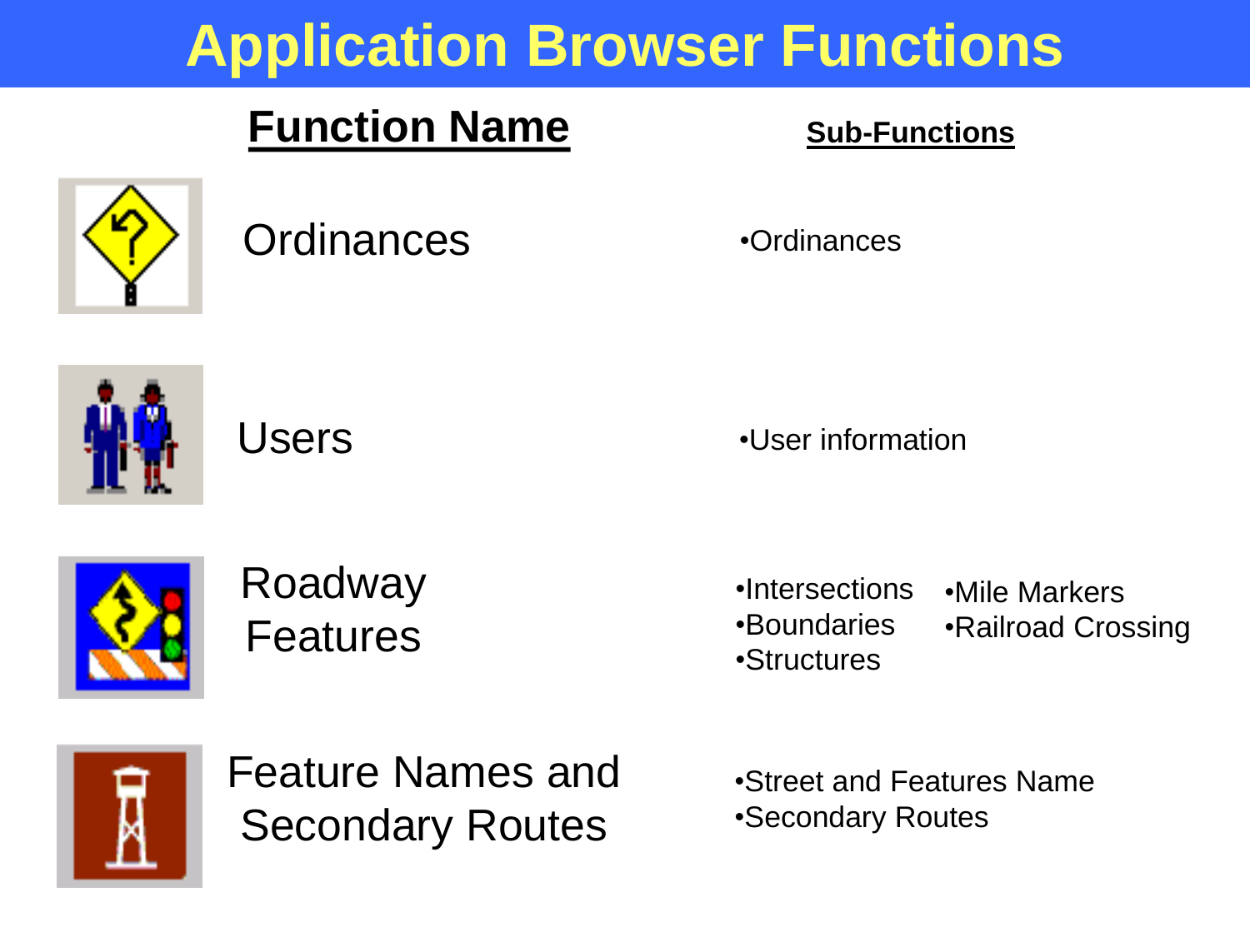## **Application Browser Functions**

#### **Function Name Sub-Functions**



**Generate** Reports

•Fiche Report •Intersection Analysis Report •Strip Analysis Report •Fiche, Intersection, & Strip Reports Code Index

•Features Report •Highest Order Segments Report •Inc. Munic Report

Inventoried Routes and Highest Order Segments •Highest Order Segments •Inventoried Routes



City/County-Wide Accident Reports

•City-Wide Accident Reports •County-Wide Accident Reports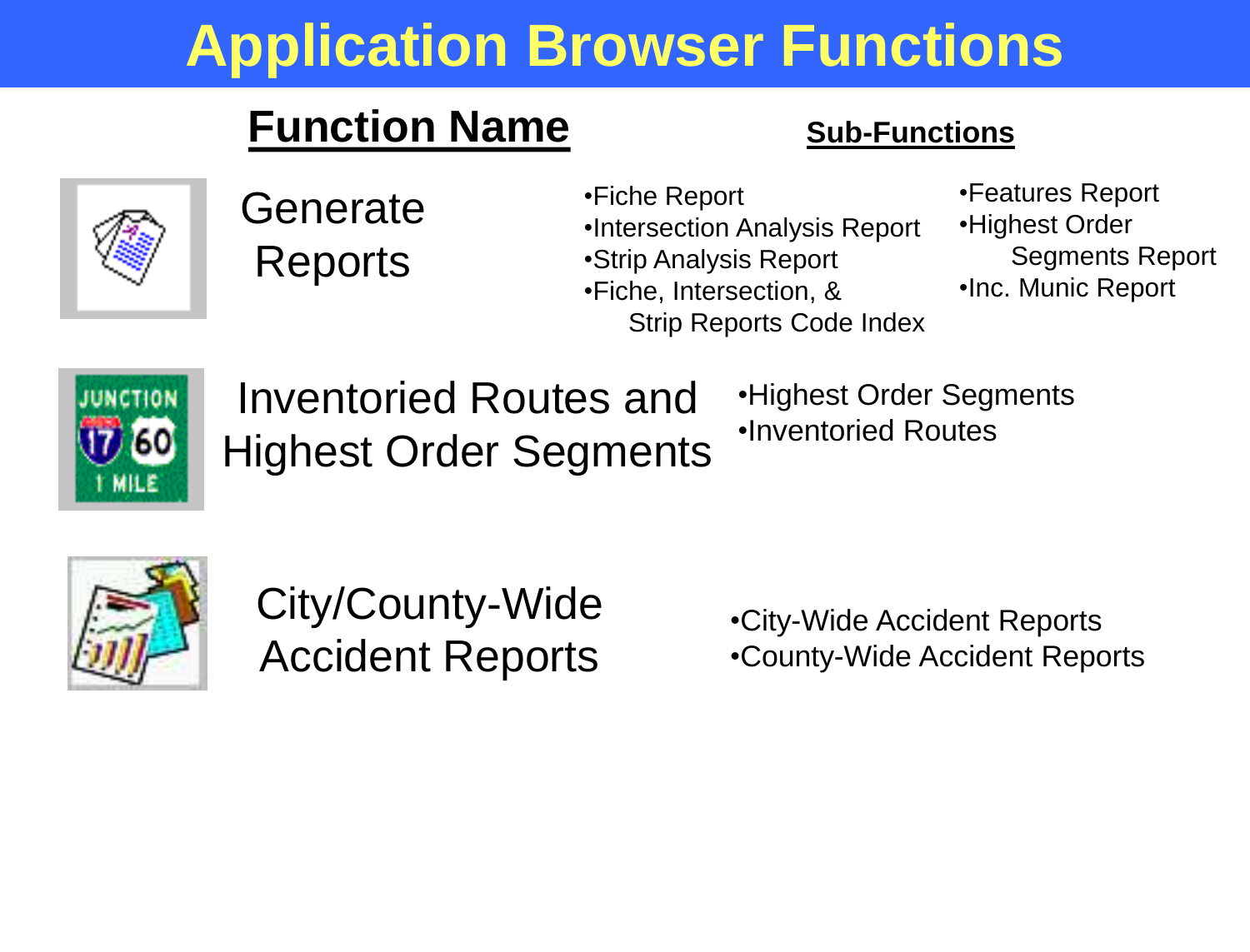## **Tool Bar Icons**



**New** - Creates blank form for entering a new record



**Modify** - Permits modification of the current record



**Delete** - Permits deletion of the current record



**Cancel** - Cancels a *New*, *Modify* or *Search* operation



**Search** - Allows specific search criteria



**Go** - Initiates search (based on specified criteria)



**Save** - Saves a record (either a new record, or changes to an existing record being modified)



**Close** - Closes the screen

**Note that TEAAS has "mouse over" ability which will tell you the name of the button when you hold your cursor over it.**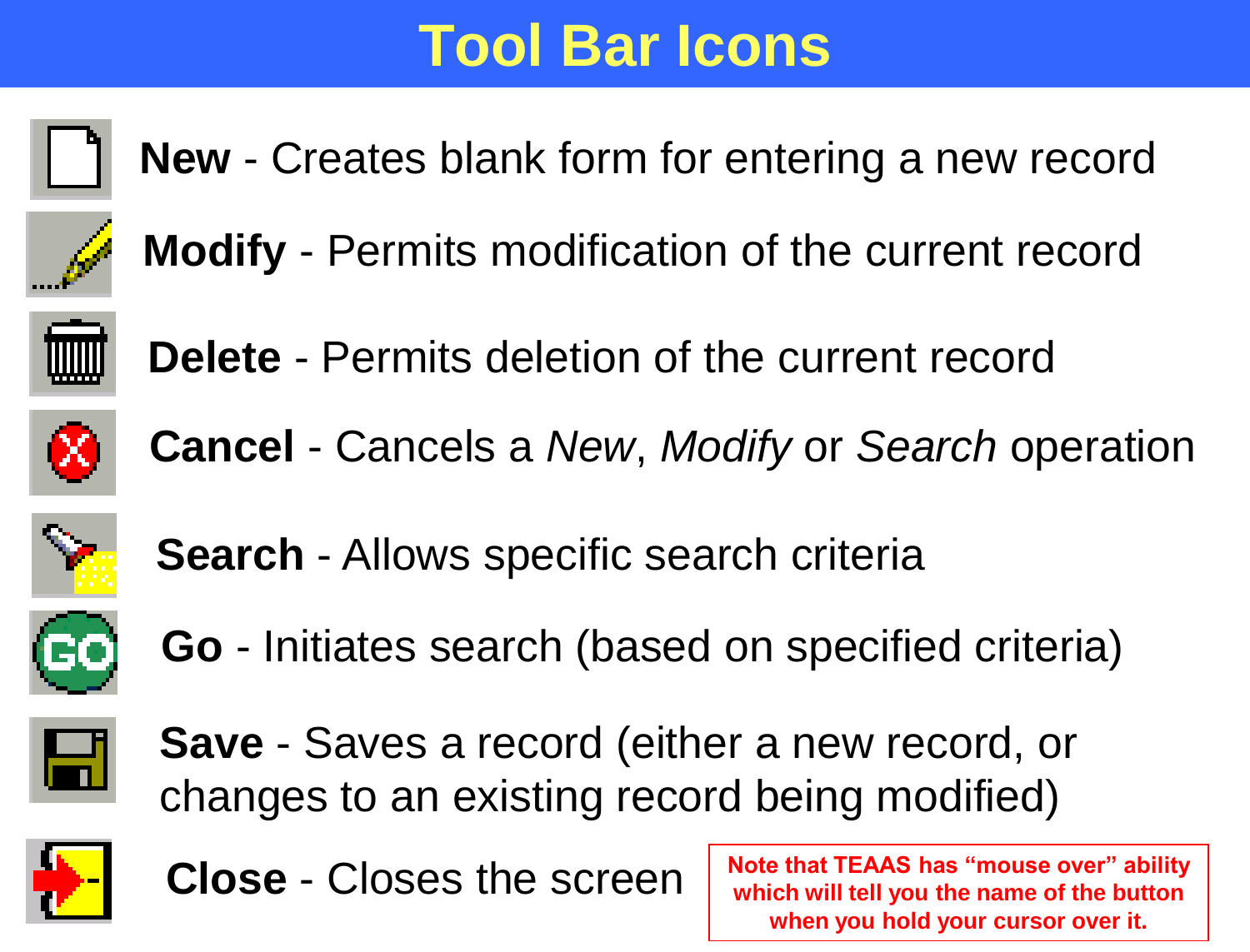

- The audit bar appears at the bottom of all TEAAS screens that permit data entry
- Indicates what user last updated the current record and when it was updated

| $\sqcap$ Last Update- |                        |  |
|-----------------------|------------------------|--|
| User ID               | newuser                |  |
| Date/Time             | 27 June 2000 12:16 PM/ |  |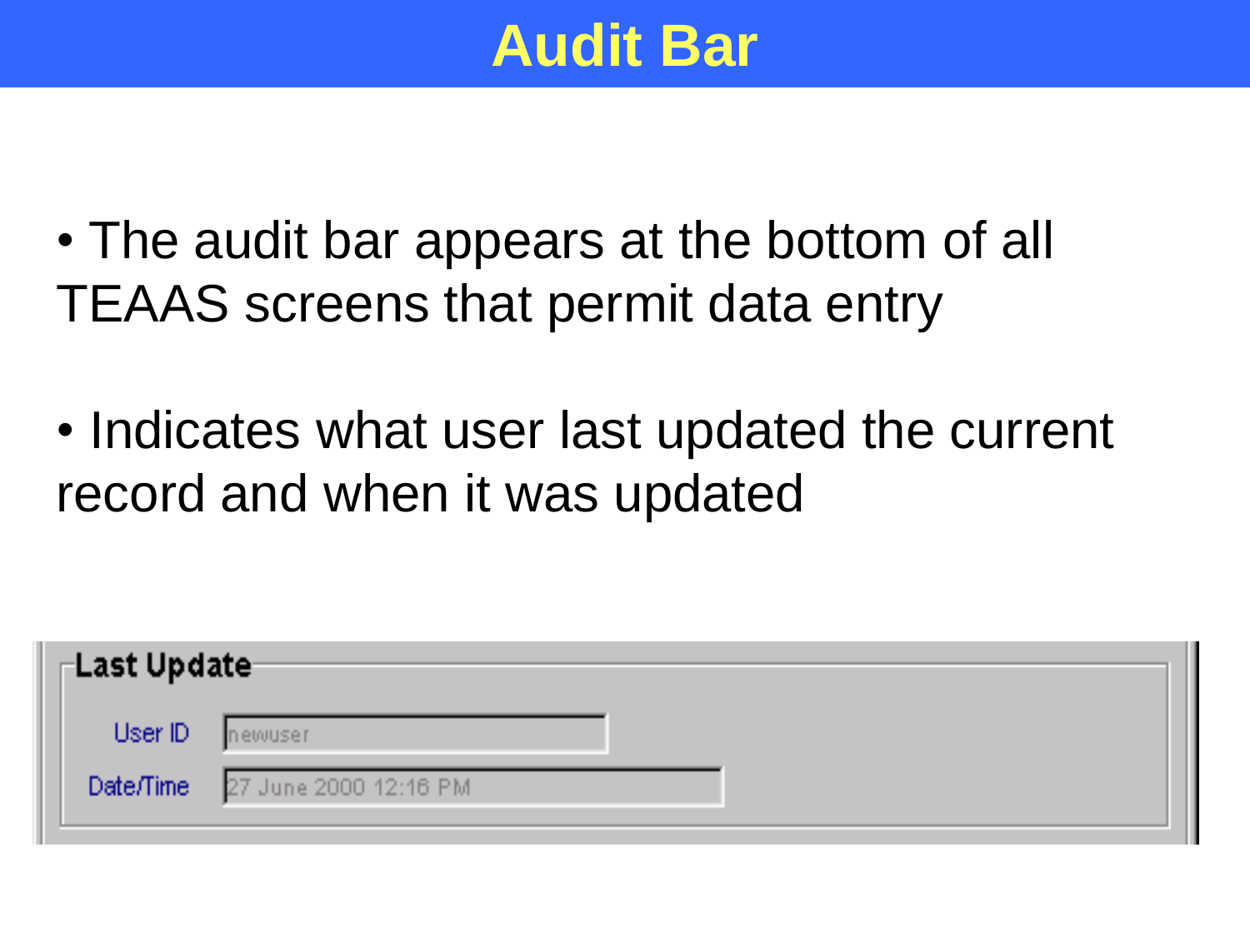## **Navigation Bar**

- Results of searches are returned and displayed one record at a time
- The navigation bar at bottom of screen shows both the number of the current record being viewed and the total number of records returned in search
- Arrow buttons allow navigation through the records
- No more than 500 records are returned in a search (except for ordinances which allow 2,000 records)